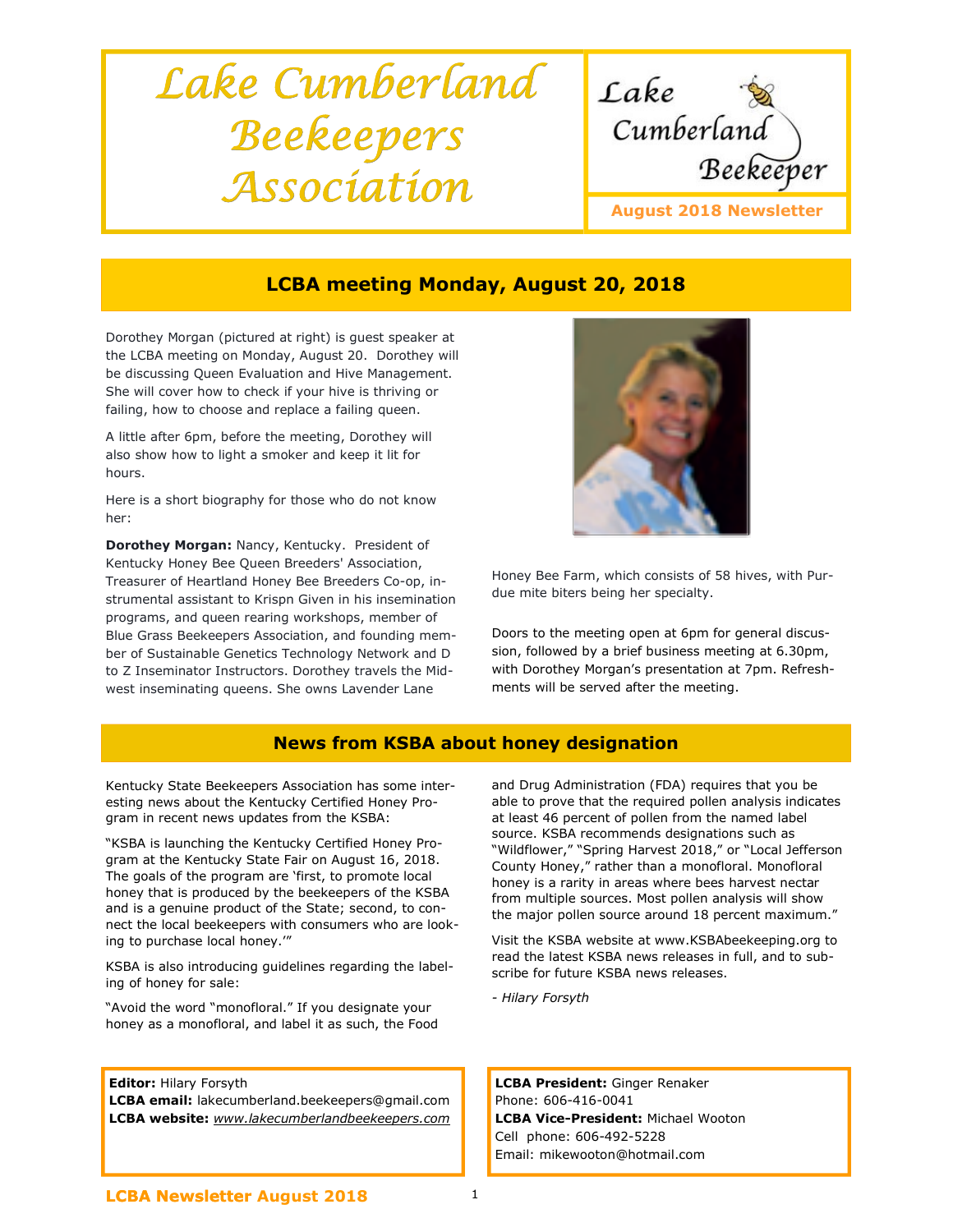### Mike's Ramblings—A note from LCBA Vice President Mike Wooton

#### Dog Days of Summer—August 2018

It's been a good summer; health is good, friends are around when needed, and a lot of projects are in the works. Hope I can slow down for some fishing soon when the weather cools. My hives seem to be doing good and I am getting ready to start my fall mite control. Thanks to Doug Brock, I have a few more options to try this year. It is a good idea to switch treatment methods so the mites will not develop an immunity.

My honey is extracted and bottled and ready for friends and neighbors to enjoy local goodness. I think the flavor is as good this year as any I have extracted in the past. Hope everyone has had a good production year.

If you missed last month's meeting you missed a great presentation on essential oils by Doug Brock. Thanks, Doug for the info and the enjoyable presentation.

Dorothey Morgan is our featured speaker for this month's meeting where she will be speaking on queen bee evaluation and hive management and queen replacement. Looking forward to learning more about queens.

We are asking for suggestions for a speaker in September. Our proposed speaker had other commitments and had to cancel. We usually speak on fall management in September so if anyone wants to speak or can suggest someone, it will be greatly appreciated.

Mike Wooton Vice President Lake Cumberland Beekeepers Association Mikewooton@hotmail.com 606-492-5228

Check out the LAKE CUMBERLAND BEEKEEPERS web site for information on our club and for additional information about bees. BEE KIND TO OUR BEES!!!!

#### Report on Doug Brock's presentation at the July 2018 meeting

At the LCBA monthly meeting held on July 16, 2018, LCBA member Doug Brock presented an entertaining and informative program on using essential oils in beekeeping.

Doug told how he was born and raised in Rockcastle County and has some Cherokee bloodlines. After 20 years as a hairstylist he became a farmer and started raising cattle. He attended the LCBA 2015 Beginning Bee School and started beekeeping with his brother-inlaw, Audy, both becoming members of LCBA. On his farms he has six bee lots within a three mile radius and said that the hives in the sun seem to do better than those in shaded areas. His hives consist of two deep bodies and he uses only essential oils to keep his hives healthy and mite free. Doug recommended spending a little more and buying pure cane sugar (Domino) rather than beet sugar which is most of the other brands to feed your bees.

Doug makes the following recipe to add to his sugar syrup three times in the spring and three times in the fall: In a quart jar with 1 cup of honey in it add 1 teaspoon of wintergreen oil, 2 teaspoons of tea tree oil, and 3 drops of lemongrass oil, fill the jar with warm water and shake it up with a lid on the jar until well mixed. Add 3 teaspoons of the mix to a gallon of sugar syrup and feed three times before supers are put on. Again in late summer or fall add the mixture to 2:1 sugar syrup and feed three times to fatten bees for winter. The mixture can be kept in the refrigerator for up to a year.

Another recipe Doug uses is 1.5 ounces of wintergreen

oil and 1.5 pounds of Crisco to make a mixture he spreads on the wooden end of the frames in the hive to control mites. Some people add honey, sea salt to this mixture. You could also make patties of the mixture and put them in the hive on top of frames.

A third recipe is food for the long winter when bees may run out of stores. Instead of cooking a fondant and putting in the hive you can stir together in a large kettle the following:

20 pounds of sugar, 3 cups of hot chamomile tea, 1 tsp of fresh lemon juice, 1 tsp. sea salt (canning salt works), 4 drops of lemongrass oil, 2 drops of peppermint oil, 2 drops of wintergreen oil, 2 drops of tea tree oil, and 2 teaspoons of vegetable glycerine. Spread in cookie sheets with edges to harden. You can score the mixture to make small portions to add to hives. You can also cut the recipe in half if you have only a few hives.

Doug showed how he uses a fogger and an oxalic acid mixture to kill varroa mites fogging once a week for 3 weeks for a 100% kill. He reported that thymol essential oil is effective 75% of the time and mineral oil fogging is 50% effective.

In closing, Doug reminded members that if you have a hive of dead bees and honey, varroa mites have probably killed them. If you have a hive of dead bees without any honey, the bees probably have starved to death.

- Pat Rizenbergs, LCBA Secretary